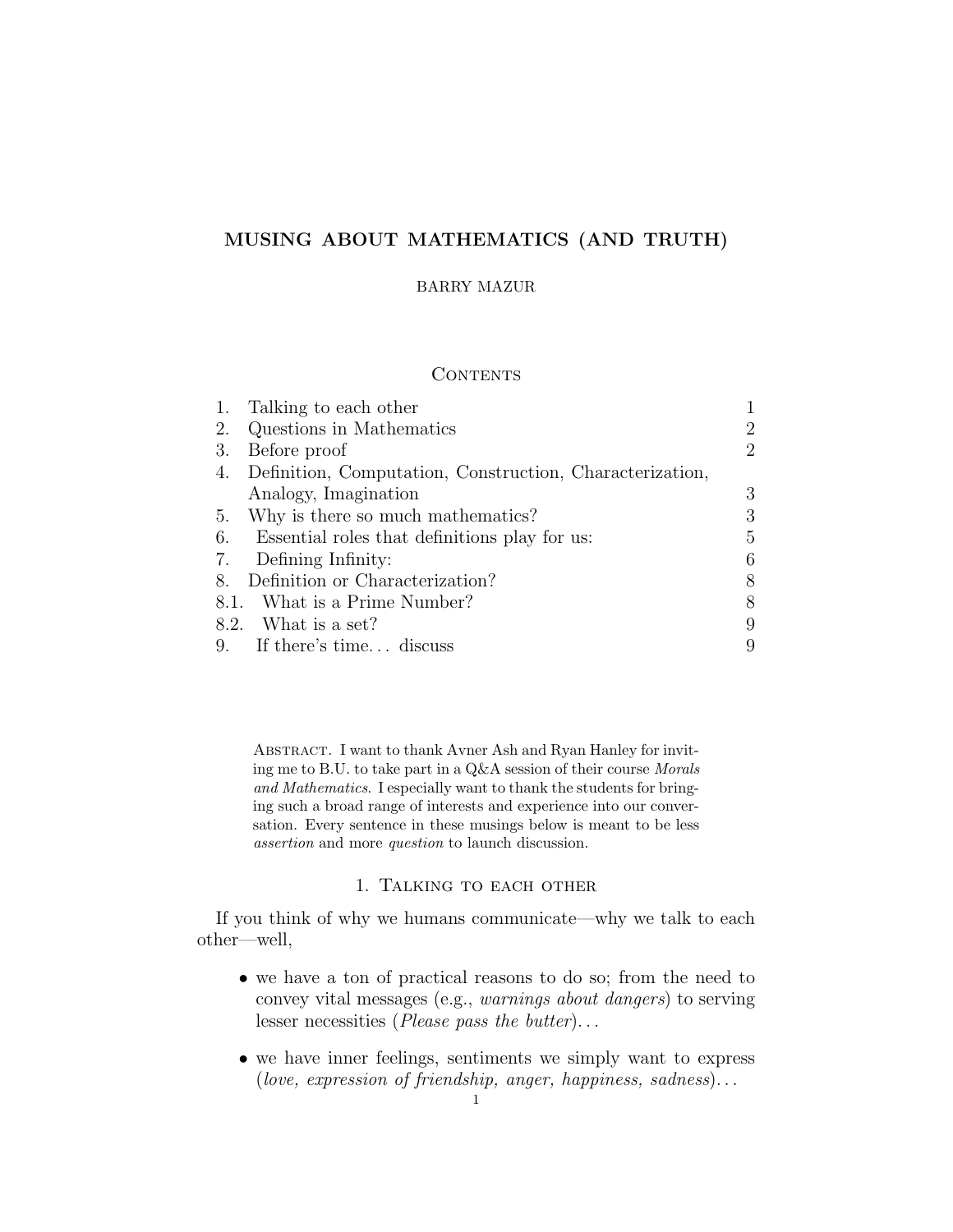• there are 'truths' we want to share.

Mathematical communication may be fashioned to serve any of these reasons, but mathematics seems to have a particular, and curiously intimate, way of connecting with the third—i.e., the sharing of 'truth.'

I think this, these days, with special gratitude for the existence mathematical activity, given the daily demonstration of the fragility of our ways of transmitting truth to each other.

## 2. Questions in Mathematics

Once answered—or even just partially answered, as this is mostly all that happens—mathematical questions tend to expand to yield more questions, and more structure, and broader points of view.

- What is the case?
- How are we convinced that it is the case?
- What do we see more now, given that it is the case?
- What is the next question that is appropriate to ask?
- The tricky: why is it true?

These genres of questioning are listed in order of how personal they are, with the last category (i.e.,  $why^2$ ) often answered by a combination of a what and a how answer that manages to provoke some (utterly personal) understanding.

#### 3. Before proof

Many discussions about Truth in Mathematics aim at understanding the mechanics of how mathematics deals with (and communicates by) proof. 1

But even prior to putting any particular piece of mathematical substance into an axiomatic setting—so, before there is any formal (ore even informal) language framing it—we (and here I mean all of us, not only mathematicians) are moved by something that might be called 'mathematical sensibility.' We are guided by intuitions aiming toward something that might be called, simply, truth. It is this, as much as the 'practical' goals mentioned above, that motivates us.

<sup>&</sup>lt;sup>1</sup>And, of course, there is much to talk about regarding proof. Behind any mathematical argument is a stated (or, more often, implied) format of assumed axioms and rules of operation following the basic architecture of *logic*. But all this is essentially the consensual agreed-upon language for expression of mathematics, the syntax rather than the *substance* we focus on, when we do mathematics.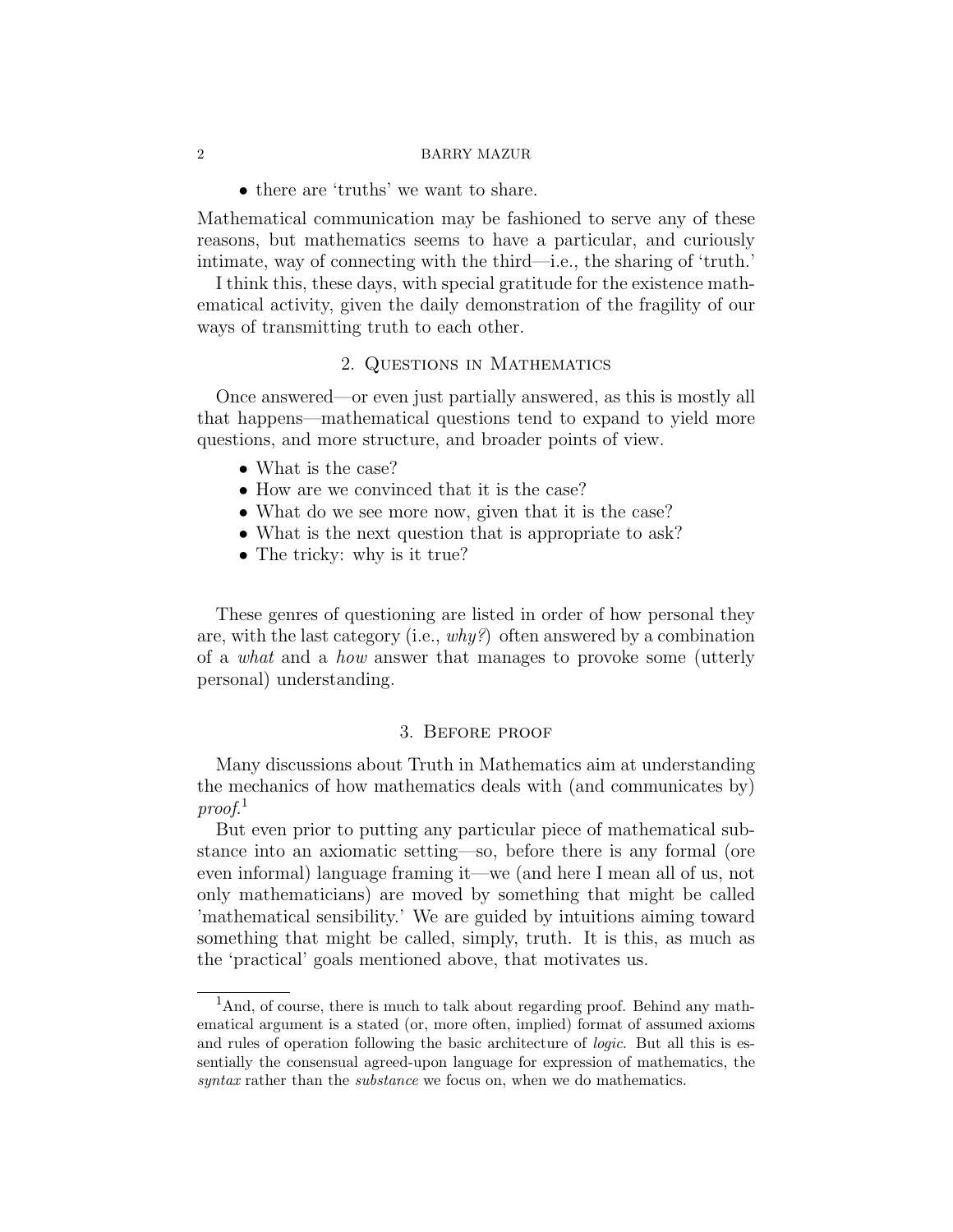# 4. Definition, Computation, Construction, Characterization, Analogy, Imagination

Consider the very first construction in Euclid's *Elements*: the bisection of a line segment using ruler and compass.



### FIGURE 1. Bisecting a line interval

This construction is, of course, embedded in the armature of Euclid's 'definitions' and 'common notions' but its 'evidence to us' stems from something more primitive, I think.

To point to it by a principle—it would be the principle of *insufficient* reason: No one told you whether to swipe the compass first on the left and then on the right, or the other way around. Either way you do it you get the same answer—so this fundamental intuitive symmetry tells us that the the right half of the bisected interval is exactly the same length as the left half.

#### 5. Why is there so much mathematics?

. . . and so many intriguing patterns and structures that go under the heading of *mathematics*. ... and so many numbers. Happily the first few of them, 1, 2, 3, seem to be immediate to our understanding—well, at least seem that way—and are so ubiquitously useful to  $us^2$ .

<sup>2</sup>Beyond these numerical companions, lies the bittersweet landscape of the Kantian mathematical sublime with its infinities and profundities. Happily, the "sweet" comes after the "bitter," in that, first, we bitterly face this infinite prospect: we try to grasp that ungraspable infinite with our finite minds. Only by so trying are we prepared for the sweet afterthought, that we, with our merely finite minds can miraculously manage to comprehend the impossibility of this infinite enterprise. Each of us emerges from this experience with our personal consolation prize: a "starry sky within," as Kant calls it.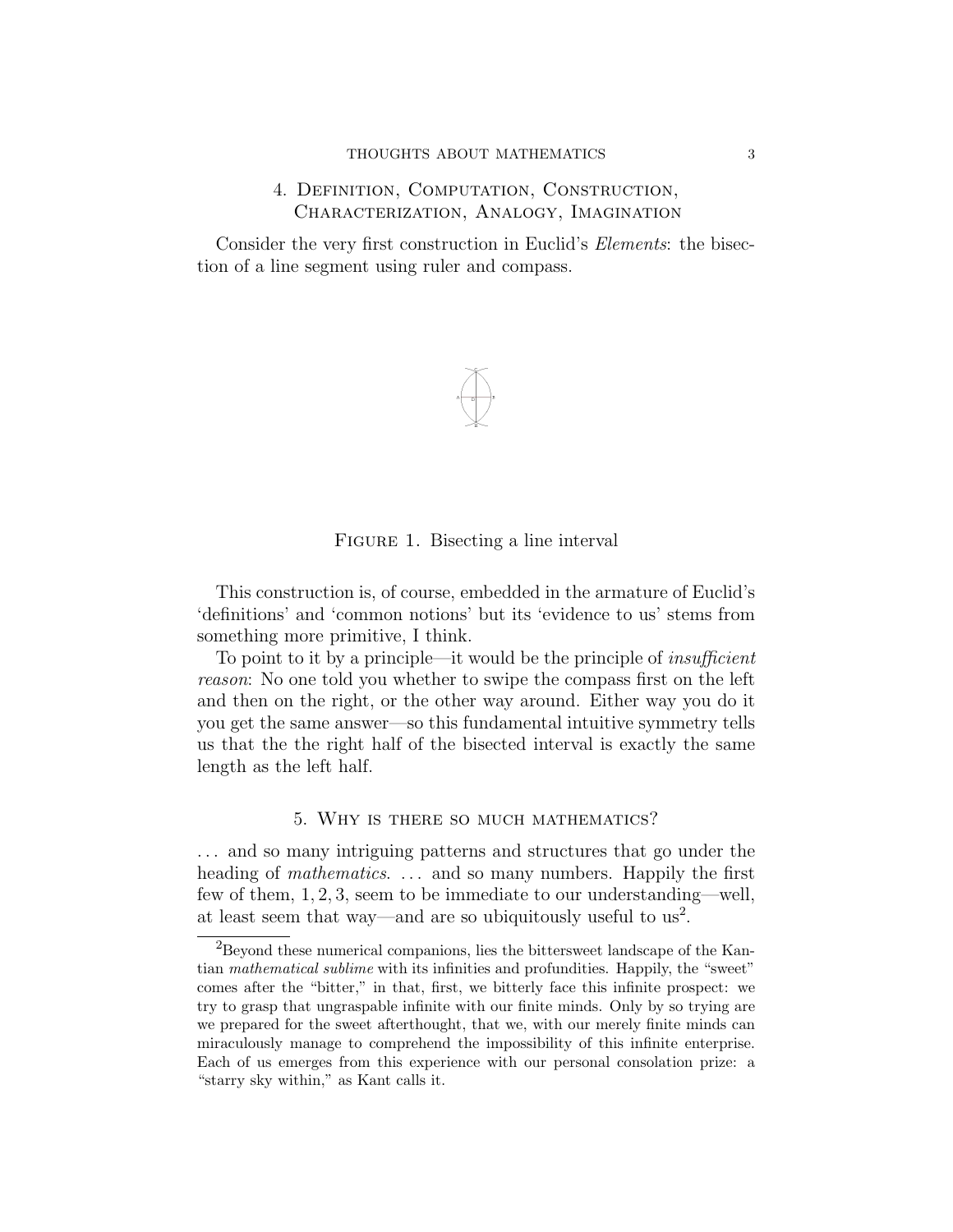And yet, why is there still so much to understand about  $1, 2, 3, \ldots$ ?

$$
2 + 1 = 3
$$

I'm pretty sure that Immanuel Kant would put the mathematical statement

$$
(1) \qquad \qquad 2+1=3
$$

in the category of assertions that he calls the analytic a priori. I know that he views the statement

$$
(2) \qquad \qquad 5+7=12
$$

as quite different!—he refers to the latter equation in his Critique of Pure Reason as an example of his notion: the synthetic a priori<sup>3</sup>.

The former counts as *analytic a priori* in the sense that the left-hand side of Equation (1) is simply the definition of the right-hand side.

But to understand Equation (2) you need to organize a structure of attack; e.g., in some form or other you will have incorporated (as part of your apparatus of comprehension) a version of an associative law. You need to go beyond the mere statement: you shape a mental strategy, satisfactorily go through the exercise of thought it leads you to do and. . . understand something.

So Equations (1) and (2) relate to different shades, if not grades, of truth.

An elementary example of *synthetic a priori*—that might capture the imagination more than Equation (2) above—is given by Proposition 32 of Book 1 of Euclid's Elements: the sum of the angles of a triangle is  $180^o$ :

<sup>3</sup>The word 'priori' signals that these categories are genres of thought exercised without (i.e., *prior to*) considering things other than the circle of the faculties of our mind—e.g. prior to input coming from perceptions, or more generally, from "the world"—all that being a posteriori.

The 'analytic a priori' is a statement that follows immediately from the very meaning of the terms; in effect, a tautology.

The 'synthetic a priori', for Kant, requires some engagement with our intuitions—as he calls them—space and time, these being not "out there," as one might naturally think but rather, as Kant would have it, resources of our faculties of mind: resources in which we dress objects of thought so as to be able to properly think about them.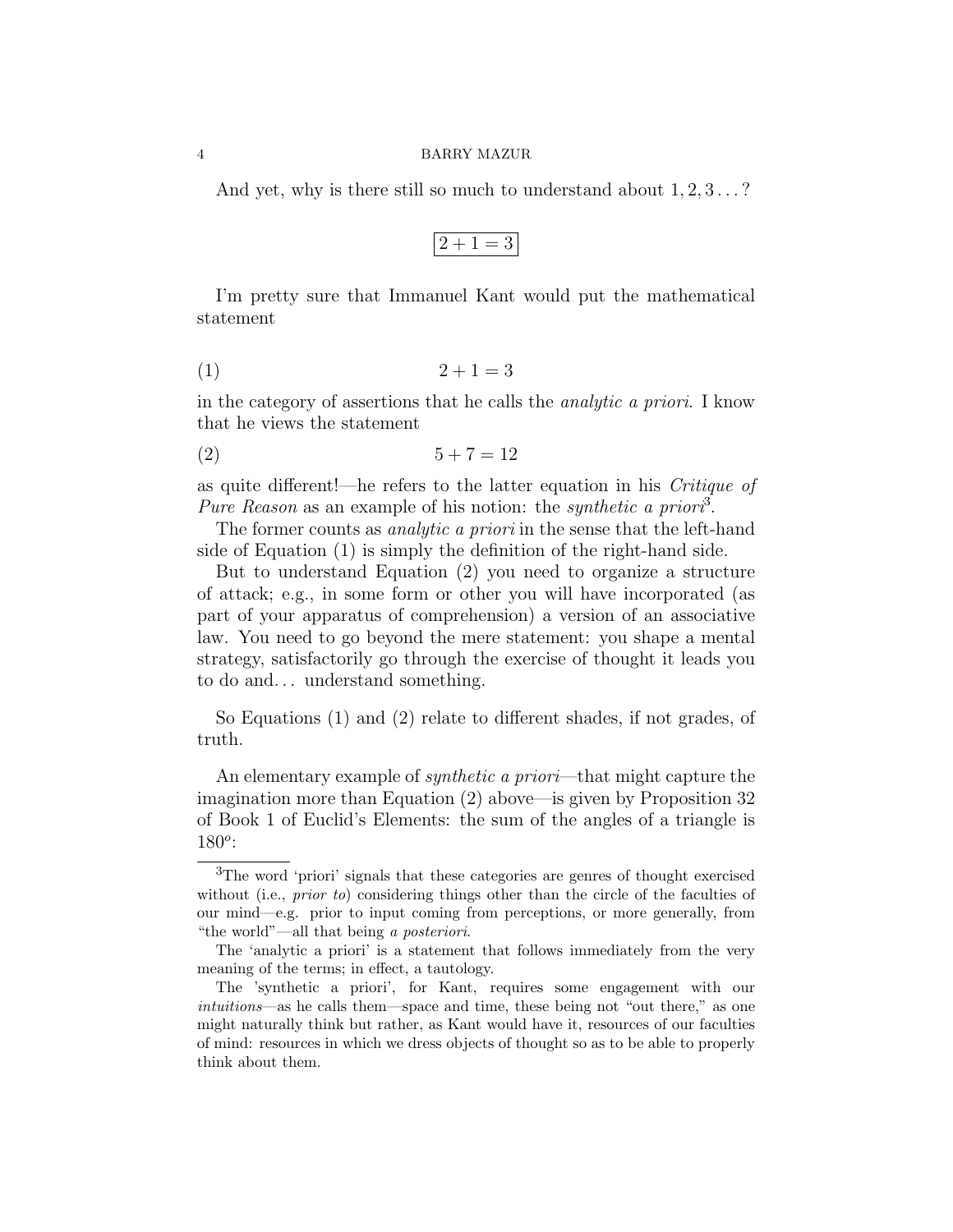

FIGURE 2

 $1$  $\mathcal{L}$ The difference with the previous example is that a *construction*—a 'synthetic act'— launches the standard proof of this theorem. You first choose a side of the triangle as base; then draw the line parallel to that base, through the opposite vertex; and then note that the three angles  $(A, C, A)$  and B as in the above figure) at the vertex opposite the chosen base are, in fact, equal to the three angles of the triangle. (Here you use a previous result that guarantees that for a line L that cuts a pair of parallel lines, the opposite angles created at the points of intersection of L with each of the parallel lines are equal).

There is another major difference between this proposition and Equation  $(2)$ . Namely, appropriately interpreted<sup>4</sup>, this proposition actually characterizes the Euclidean plane (among all smooth not-necessarily-Euclidean 'planes'). In a sense, the proposition can be taken to offer a definition of the Euclidean plane. (The Pythagorean Theorem appropriately understood— also characterizes the Euclidean plane.)

- 6. Essential roles that definitions play for us:
- To delineate, and help us focus on properties of interest. E.g.,

(*a curve is* **convex** *if...*)

• To 'form' mathematical objects that are to be studied. E.g.,

 $(a \text{ circle } is...)$ 

• To encapsulate a relationship. E.g.,

(two triangles are similar if...)

. . .

• To abbreviate.

<sup>4</sup> e.g., 'straight lines' are taken to be geodesics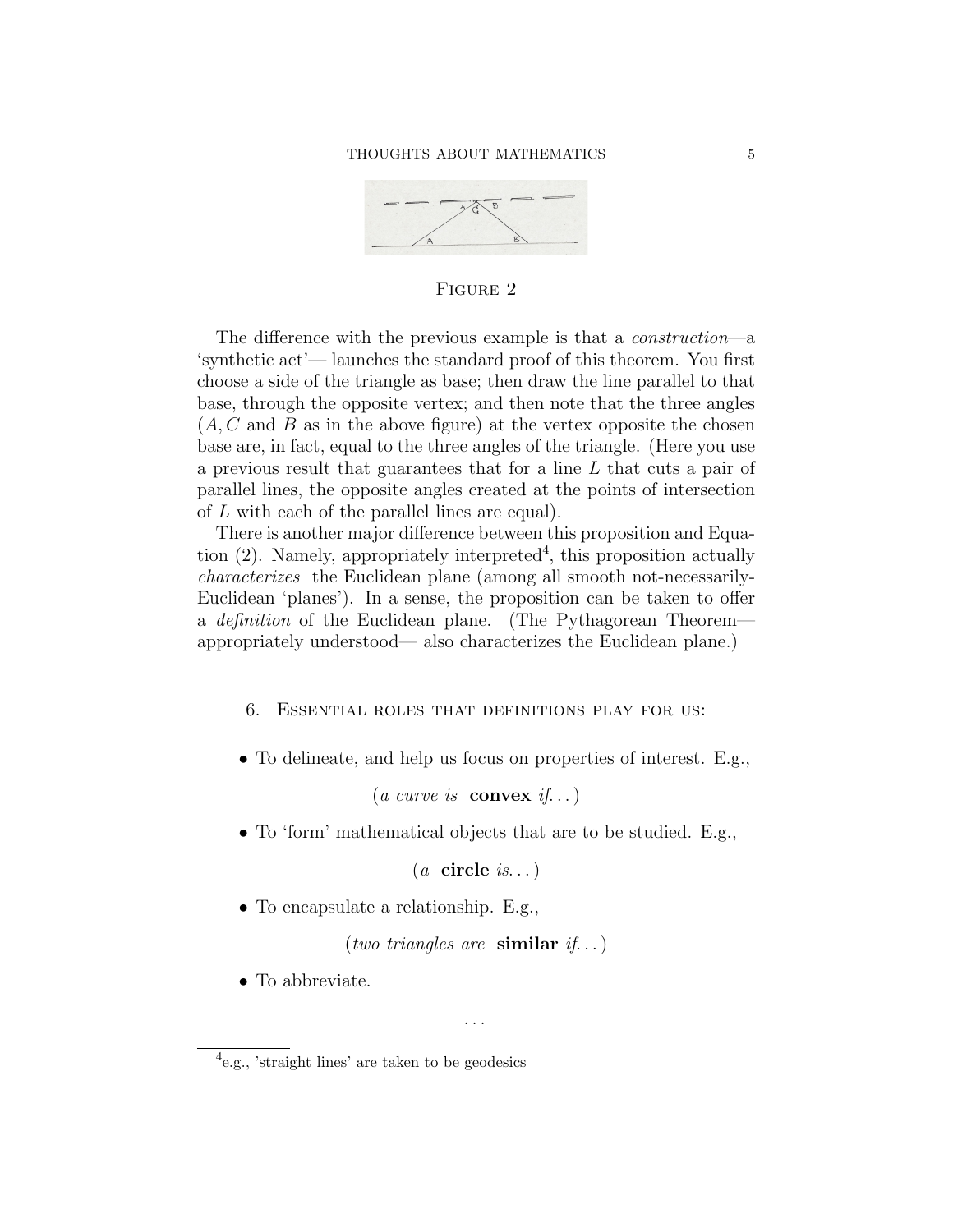Definitions, then, can range from lowly tautologies (e.g., Equation  $(1)$ ) to illuminating puzzles—such as the definition of *infinity* or the definition of the concept of set.

## 7. Defining Infinity:

Here is an exercise (for people with math backgrounds). Below I will give four possible definitions of infinite set—they are all minor variants of one another. (The first is due to Dedekind and resonates with that curious corridor in Hilbert's Hotel.)

What do we think is the difference between these four possible definitions of infinite set given below?

But first I'll review two concepts: an injective mapping and a surjective mapping.

A mapping

$$
f: X \longrightarrow Y
$$

is called injective (synonym: "one-one into") if it is a mapping from a set X to a set Y such that no two different elements of the set X maps to the same element of the set Y.

I.e., if for any two different elements  $x \neq x' \in X$  their images under the mapping f are also different; i.e.,  $f(x) \neq f(x') \in Y$ . That is, there is no collapsing:



Here's an example of an injective mapping:



Figure 3. injective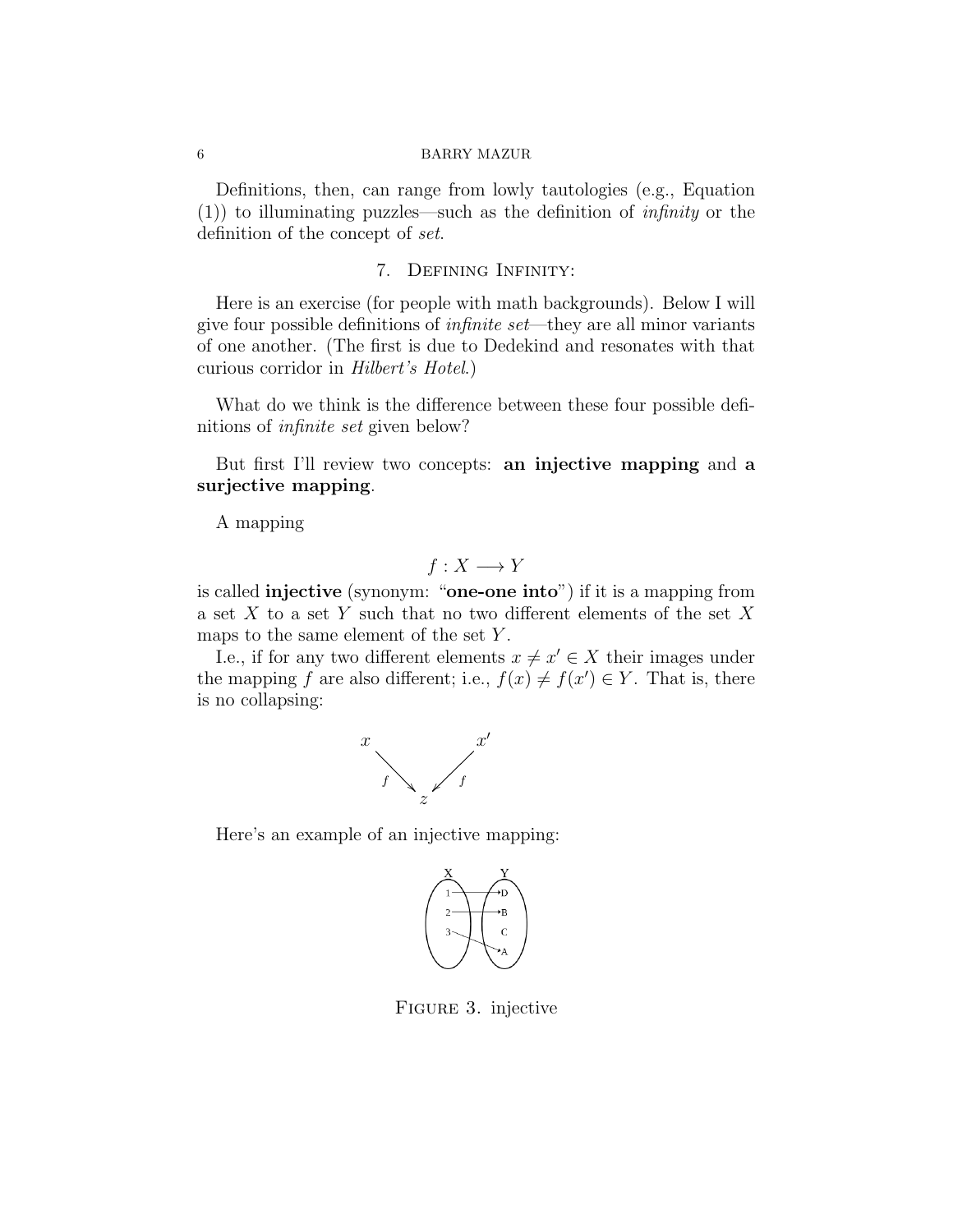A mapping

$$
f: X \longrightarrow Y
$$

is called **surjective** (synonym: "**onto**") if every element  $y \in Y$  is in the image of X under the mapping f; i.e., for every element  $y \in Y$ there exists an element  $x \in X$  such that  $f(x) = y$ .

Here's an example of a surjective mapping:



Figure 4. surjective

Now for the four different candidate-definitions of this concept "infinite set":

**Definition**  $\infty_1$ : A set S is **infinite** if there exists an *injective* mapping  $f : S \to S$  (i.e., from the set S to *itself*) that is not surjective (equivalently: is not a one:one correspondence between the set S and itself).

**Definition**  $\infty_2$ : A set S is **infinite** if there exists a *surjective* mapping  $f : S \to S$  (i.e., from the set S to *itself*) that is not injective (equivalently: is not a one:one correspondence between the set S and itself).

**Definition**  $\infty_3$ : A set S is **infinite** if there exists an injective mapping of the set  $N$  of natural numbers into  $S$ .

(The set of natural numbers is what you think it is:  $N := \{1, 2, 3, 4, \dots\}$ , even though the ancients were dubious about the number 1 as being in the same category as the other whole numbers. To actually de- $\int$ fine<sup>5</sup> this set N without making use of the *dot-dot-dots* requires some apparatus—e.g., mathematical induction.)

 ${}^{5}$ And here, the late middle English sense of the word 'define' (to *bring to an end*) fits neatly.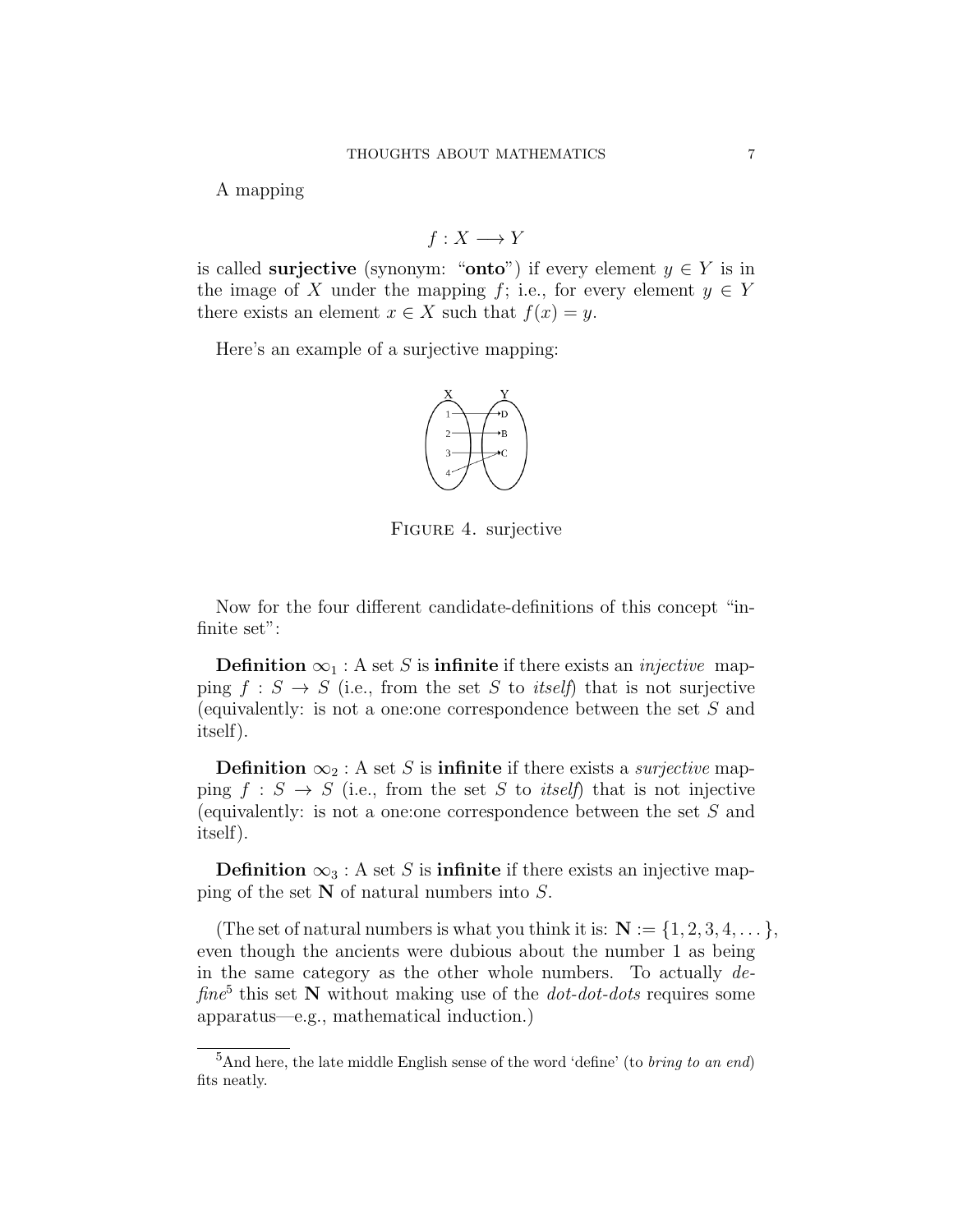**Definition**  $\infty$ <sub>4</sub> : A set S is **infinite** if there exists an surjective mapping of the set  $S$  onto  $N$ .

## 8. DEFINITION OR CHARACTERIZATION?

Within the appropriate axiomatic set-theoretic context, the four definitions of "infinite set" are equivalent, so we have a choice:

- We can choose one of them as our primary definition, and the other three can be thought of as 'characterizations' of the thendefined concept—infinite set.
- We can simply say: these are all equivalent and any one can serve as "the" definition.

The relationship between these choices depend on the ambient axiomatic context in which are working. For example, if you accept the 'Axiom of Choice' then if a set is infinite following Definition  $\infty_2$  it is also infinite following Definition  $\infty_1$ .

The question, then, (*What is an infinite set?*) depends on the choice: definition versus characterization. The same holds for:

## 8.1. What is a Prime Number?

As for the power of definition to provide 'focus,' consider the two equivalent definitions of prime number (given by  $(1)$  and  $(2)$  below) where one is left to make the choice of regarding one of these as 'definition' and the other as 'characterization':

A prime number p is a (whole) number greater than one

(1) that is not expressible as the product of two smaller numbers.

or

(2) having the property that if it divides a product of two numbers, it divides one of them.

If you choose (2) as the fundamental definition you are placing the notion of prime number in the broader context of 'prime'-ness as it applies to number systems more general than the ring of ordinary numbers—and more specifically in the context of *prime ideals* of a general ring. So choosing (2) as definition casts (1) as a specific feature that characterizes prime numbers, thanks to the theorem that guarantees the equivalence of these two formulations. Going the other route—i.e., focusing on (1), the unfactorable quality of prime number,